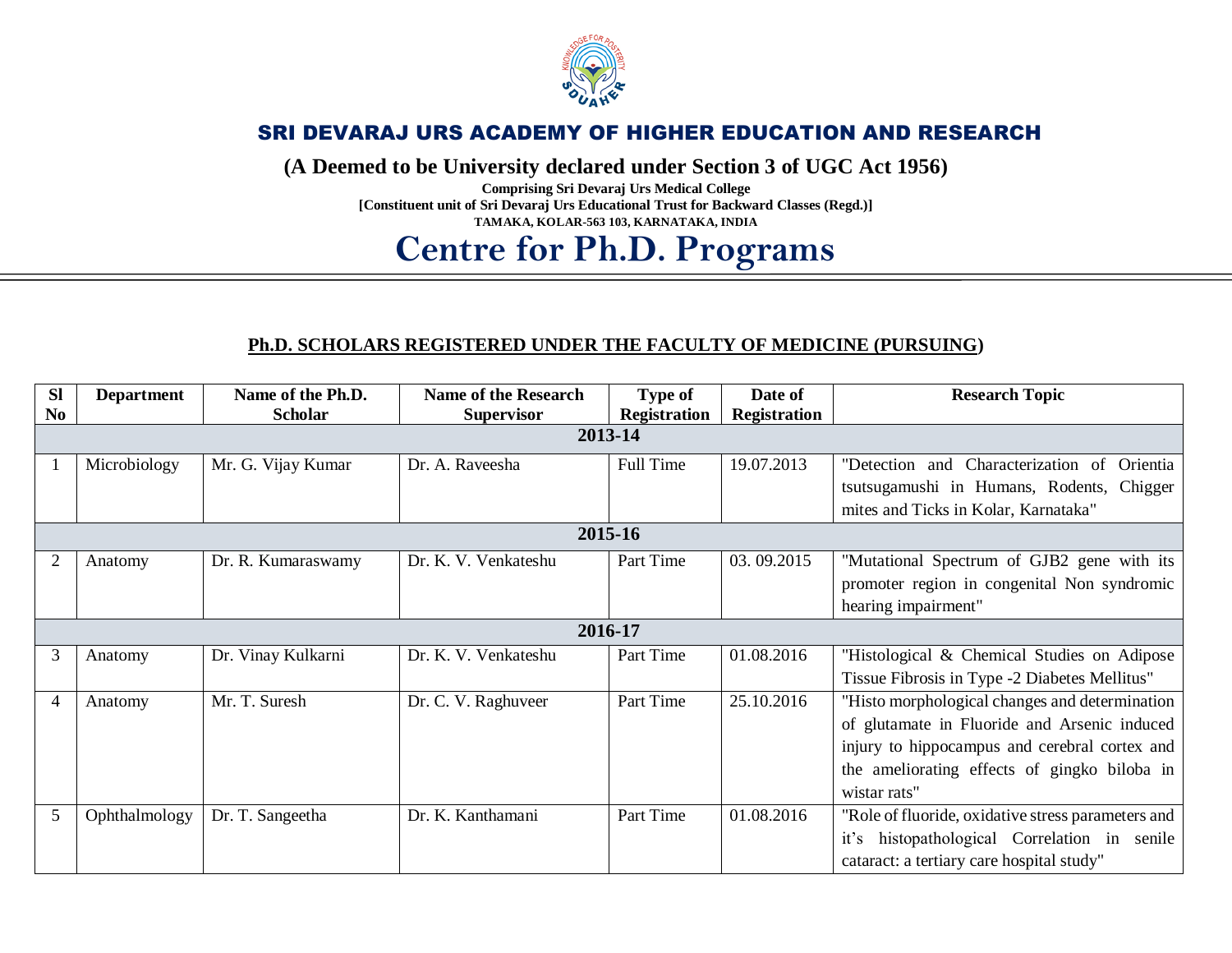

**(A Deemed to be University declared under Section 3 of UGC Act 1956)**

**Comprising Sri Devaraj Urs Medical College [Constituent unit of Sri Devaraj Urs Educational Trust for Backward Classes (Regd.)] TAMAKA, KOLAR-563 103, KARNATAKA, INDIA**

# **Centre for Ph.D. Programs**

| <b>SI</b><br>N <sub>0</sub> | <b>Department</b> | Name of the Ph.D.<br><b>Scholar</b> | <b>Name of the Research</b><br><b>Supervisor</b> | Type of<br><b>Registration</b> | Date of<br><b>Registration</b> | <b>Research Topic</b>                                                                                                                                                                                                                      |  |
|-----------------------------|-------------------|-------------------------------------|--------------------------------------------------|--------------------------------|--------------------------------|--------------------------------------------------------------------------------------------------------------------------------------------------------------------------------------------------------------------------------------------|--|
| 6                           | Anatomy           | Mrs. C. Krishnaveni                 | Dr. C.V. Raghuveer                               | Part Time                      | 01.09.2016                     | "Serum Biomarkers and Fluoride<br>estimation                                                                                                                                                                                               |  |
|                             |                   |                                     |                                                  |                                |                                | with Histopathologicaal changes in placentae of                                                                                                                                                                                            |  |
|                             |                   |                                     |                                                  |                                |                                | Preeclampsia"                                                                                                                                                                                                                              |  |
|                             | 2017-18           |                                     |                                                  |                                |                                |                                                                                                                                                                                                                                            |  |
|                             | Pathology         | Dr. R. Kalyani                      | Dr. C.V. Raghuveer                               | Part Time                      | 29.04.2017                     | "The role of non-specific esterase, P16INKLA<br>and P14ARF in detecting dysplastic cells in<br>routine PAP smears"                                                                                                                         |  |
| 8                           | Physiology        | Mrs. P. Pravallika                  | Dr. M.S. Vinutha Shankar                         | Part Time                      | 17.08.2017                     | "Study of vitamin E supplementation on stress $\&$<br>electromagnetic radiations<br>Radio-frequency<br>(RF-EMR) emitted from mobile phones induced<br>effects on the feeding behavior in rodents"                                          |  |
| 9                           | Physiology        | Mr. Suresh Konakanchi               | Dr. M. S. Vinutha Shankar                        | Part Time                      | 18.08.2017                     | "Effect of chronic sleep restriction induced<br>oxidative injury on structural integrity of<br>oligodendrocytes in hippocampus and efficacy of<br>sleep recovery"                                                                          |  |
| 10                          | Physiology        | Dr. S. Geetha                       | Dr. M. S. Vinutha Shankar                        | Part Time                      | 19.08.2017                     | "The effect of ghrelin on cognition in MPTP rat<br>Parkinson's disease<br>of<br>model<br>by<br>the<br>hippocampal<br>of<br>dendritic<br>enhancement<br>arborization via the AMPK pathway in<br>comparison to that of enriched environment" |  |
| 11                          | Biochemistry      | Mrs. R. Sai Deepika                 | Dr. K. N. Shashidhar                             | Full Time                      | 22.08.2017                     | "Estimation of fluoride and sirtuin1 in patients<br>with diabetic Nephropathy in Kolar, District of<br>Karnataka, India"                                                                                                                   |  |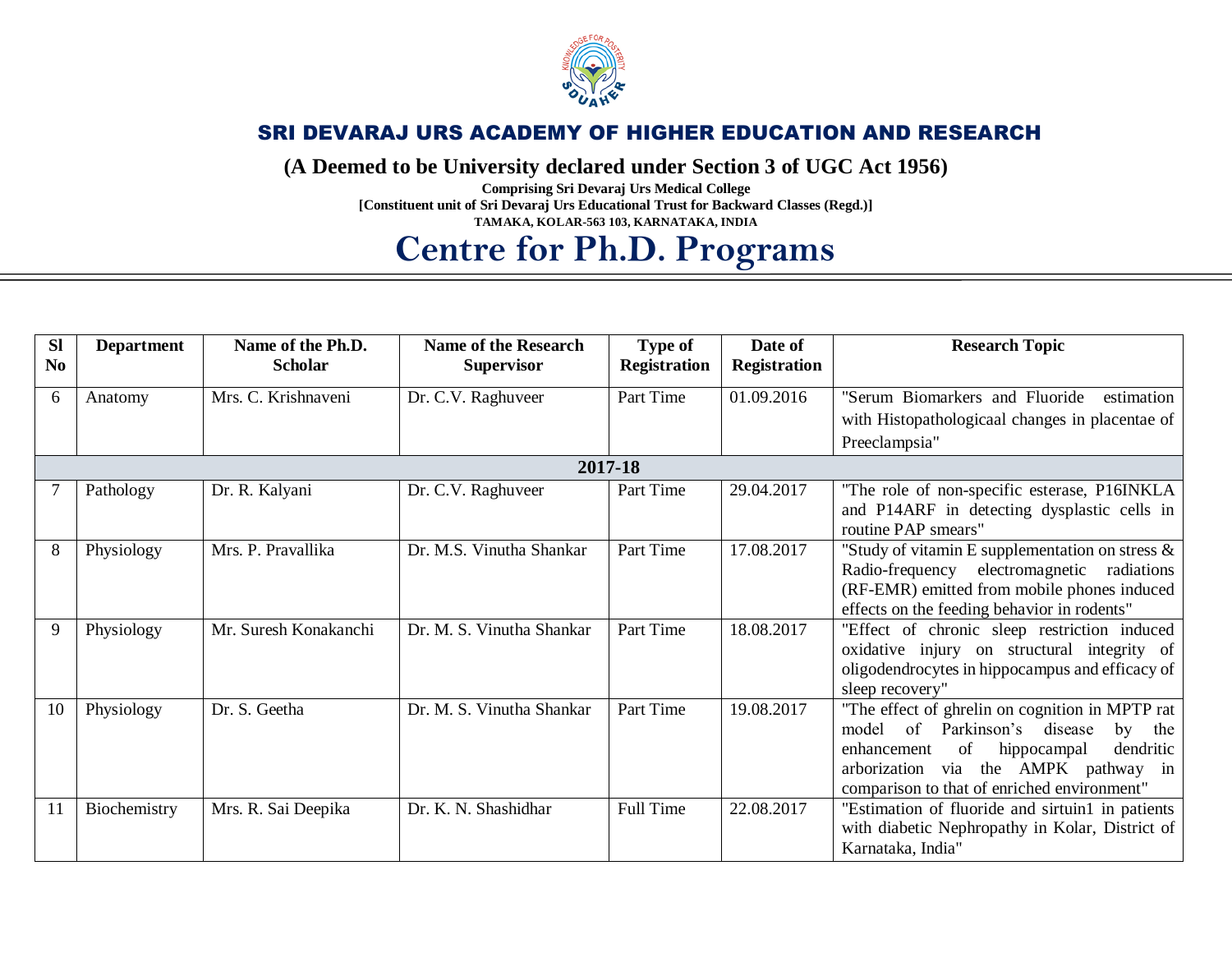

**(A Deemed to be University declared under Section 3 of UGC Act 1956)**

**Comprising Sri Devaraj Urs Medical College [Constituent unit of Sri Devaraj Urs Educational Trust for Backward Classes (Regd.)] TAMAKA, KOLAR-563 103, KARNATAKA, INDIA**

# **Centre for Ph.D. Programs**

| <b>SI</b>      | <b>Department</b>    | Name of the Ph.D.                 | <b>Name of the Research</b> | <b>Type of</b>      | Date of             | <b>Research Topic</b>                                                                                                                                                                                     |  |
|----------------|----------------------|-----------------------------------|-----------------------------|---------------------|---------------------|-----------------------------------------------------------------------------------------------------------------------------------------------------------------------------------------------------------|--|
| N <sub>0</sub> |                      | <b>Scholar</b>                    | <b>Supervisor</b>           | <b>Registration</b> | <b>Registration</b> |                                                                                                                                                                                                           |  |
| 12             | Medical<br>Education | Dr. K. N. Venkateshwara<br>Prasad | Dr. N. Sarala               | Part Time           | 18.08.2017          | "Morning Report as Learning Strategy and Multi<br>Source Feedback as assessment method of<br>Competencies in Post-Graduate<br>Residency<br>Program."                                                      |  |
| 13             | Medical<br>Education | Dr. T. N. Suresh                  | Dr. M. S. Vinutha Shankar   | Part Time           | 18.08.2017          | "Development and implementation of e portfolio<br>for Medical Postgraduate course"                                                                                                                        |  |
|                | 2018-19              |                                   |                             |                     |                     |                                                                                                                                                                                                           |  |
| 14             | Anatomy              | Mr. B. Anjaneya Babu<br>Naik      | Dr. N. S. Sridevi           | Full Time           | 06.08.2018          | "Effect<br><b>Of</b><br>Mobile<br>Radio-Frequency<br>Electromagnetic Radiation<br>On Microscopic<br>Anatomy Of Testis And Ameliorating Effect Of<br>Punica Granatum In Male Adult Sprague-<br>Dawley Rat" |  |
| 15             | Anatomy              | Mr. Ravi Shankar Prasad<br>Sawan  | Dr. N. S. Sridevi           | Full Time           | 09.08.2018          | "Study On Evaluation Of Therapeutic Effect Of<br>Bacopa Monnieri On Cerebellar Toxicity Caused<br>By Arsenic And Nicotine On Sprague-Dawley<br>Rats"                                                      |  |
| 16             | Microbiology         | Ms. Devinder Kaur                 | Dr. Prabhakar. K            | Full Time           | 08.08.2018          | "Detection of viral load, genotypes and their<br>association with IL28B and Toll like receptor 2<br>polymorphism in Hepatitis C infected patients<br>and blood donors."                                   |  |
| 17             | Microbiology         | Ms. Manipatruni<br>Prathyusha     | Dr. Sheela. S.R             | Full Time           | 10.08.2018          | "Distribution of Human<br>Papilloma<br>Virus<br>genotypes in women with or without cervical<br>cancer in and around Kolar district"                                                                       |  |